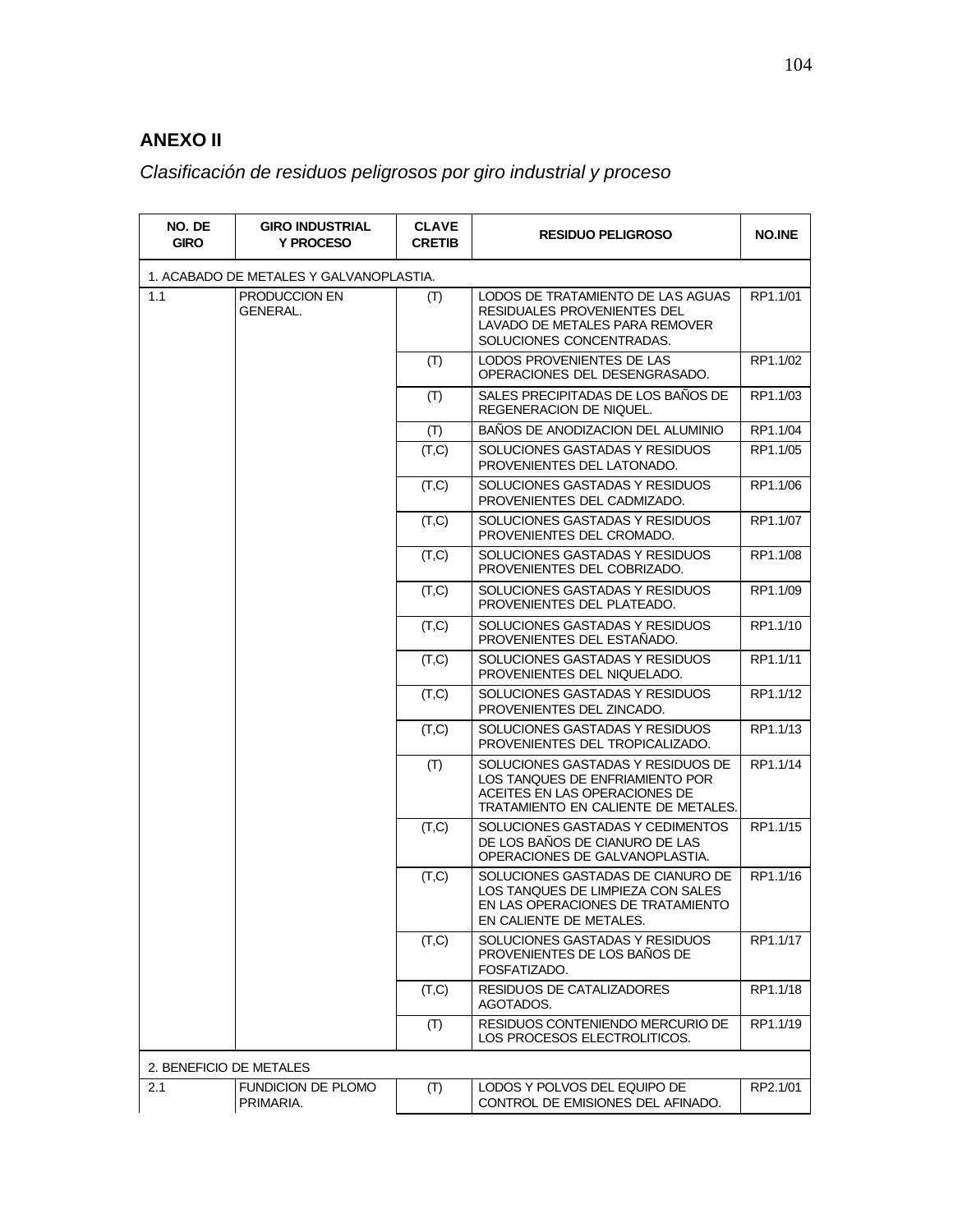|                         |                                                     | (T)   | LODOS PROVENIENTES DE LA LAGUNA DE<br>EVAPORACION.                                                                                             | RP2.1/02  |
|-------------------------|-----------------------------------------------------|-------|------------------------------------------------------------------------------------------------------------------------------------------------|-----------|
|                         |                                                     | (T)   | SOLUCION RESIDUAL DEL LAVADOR DE<br>GASES QUE PROVIENE DEL PROCESO<br>DEL AFINADO.                                                             | RP2.1/03  |
| $2.2\phantom{0}$        | FUNDICION DE PLOMO<br>SECUNDARIO.                   | (T)   | LODOS Y POLVOS DEL EQUIPO DE<br>CONTROL DE EMISIONES DEL AFINADO.                                                                              | RP2.2/01  |
|                         |                                                     | (T)   | ESCORIAS PROVENIENTES DEL HORNO.                                                                                                               | RP2.2/02  |
|                         |                                                     | (T)   | LODOS PROVENIENTES DEL SISTEMA DE<br>TRATAMIENTO DE AGUAS RESIDUALES.                                                                          | RP2.2/03  |
|                         |                                                     | (T)   | LODOS PROVENIENTES DEL LAVADOR DE<br>GASES QUE PROVIENEN DEL PROCESO<br>DEL AFINADO.                                                           | RP2.2/04  |
| 2.3                     | PRODUCCION DE<br>ALUMINIO.                          | (C,T) | LODOS DE LAS SOLUCIONES DE CAL DEL<br>LAVADOR DE GASES EN LA FUNDICION Y<br>REFINADO DE ALUMINIO.                                              | P2.3/01   |
|                         |                                                     | (C,T) | SOLUCIONES GASTADAS PROVENIENTES<br>DE LA EXTRUSION.                                                                                           | RP2.3/02  |
|                         |                                                     | (T)   | ESCORIAS PROVENIENTES DEL HORNO<br>DE FUNDICION DE CHATARRA DE<br>ALUMINIO.                                                                    | RP2.3/03  |
| 2.4                     | PRODUCCION PRIMARIA<br>DE COBRE                     | (T)   | LODOS DE LAS PURGAS DE LAS PLANTAS<br>DE ACIDO.                                                                                                | RP2.4/01  |
|                         |                                                     | (T)   | RESIDUOS DEL PROCESO DE EXTRUSION<br>DE TUBERIA DE COBRE.                                                                                      | RP2.4/02  |
| 2.5                     | <b>PRODUCCION</b><br>SECUNDARIA DE COBRE            | (T)   | ESCORIAS PROVENIENTES DEL HORNO.                                                                                                               | RP2.5/01  |
|                         |                                                     | (T)   | RESIDUOS DEL PROCESO DE EXTRUSION<br>DE TUBERIA DE COBRE.                                                                                      | RP2.5/02  |
| 2.10                    | PRODUCCION PRIMARIA<br>DE ZINC.                     | (T)   | LODOS DE TRATAMIENTO DE AGUAS<br>RESIDUALES Y/O PURGAS DE LA PLANTA<br>DE ACIDO.                                                               | RP2.10/01 |
|                         |                                                     | (T)   | LODOS DEL ANODO ELECTROLITICO                                                                                                                  | RP2.10/02 |
|                         |                                                     | (T)   | RESIDUO DEL LIXIVIADO DE CADMIO.                                                                                                               | RP2.10/03 |
| 9.3.                    | EXTRACCION DE PIRITA<br>DE COBRE.                   | (T)   | JALES DE LA CONCENTRACION DEL<br>MINERAL POR LAS TECNICAS DE<br>FLOTACION Y LIXIVIADO EN TINA.                                                 | RP9.3/01  |
|                         |                                                     | (T)   | RESIDUOS PROVENIENTES DE LA<br>CONCENTRACION DEL MINERAL<br>MEZCLADOS CON OXIDOS DE COBRE<br>USANDO LA TECNICA DE PRECIPITACION<br>DEL HIERRO. | RP9.3/02  |
| 16. QUIMICA INORGANICA. |                                                     |       |                                                                                                                                                |           |
| 16.5                    | PRODUCCION DE<br>PIGMENTOS DE CROMO<br>Y DERIVADOS. | (T)   | LODOS DEL TRATAMIENTO DE AGUAS<br>RESIDUALES DE LA PRODUCCION DE<br>PIGMENTOS NARANJA Y AMARILLO DE<br>CROMO.                                  | RP16.5/01 |
|                         |                                                     | (T)   | LODOS DEL TRATAMIENTO DE AGUAS<br>RESIDUALES DE LA PRODUCCION DE<br>PIGMENTOS VERDES DE CROMO.                                                 | RP16.5/02 |
|                         |                                                     | (T)   | FILTRO AYUDA GASTADO (TORTAS DE<br>FILTROS)                                                                                                    | RP16.5/03 |
|                         |                                                     | (T)   | LODOS DEL TRATAMIENTO DE AGUAS<br>RESIDUALES DE LA PRODUCCION DE<br>PIGMENTOS VERDES DE OXIDO DE<br>CROMO (ANHIDROS E HIDRATADOS).             | RP16.5/04 |